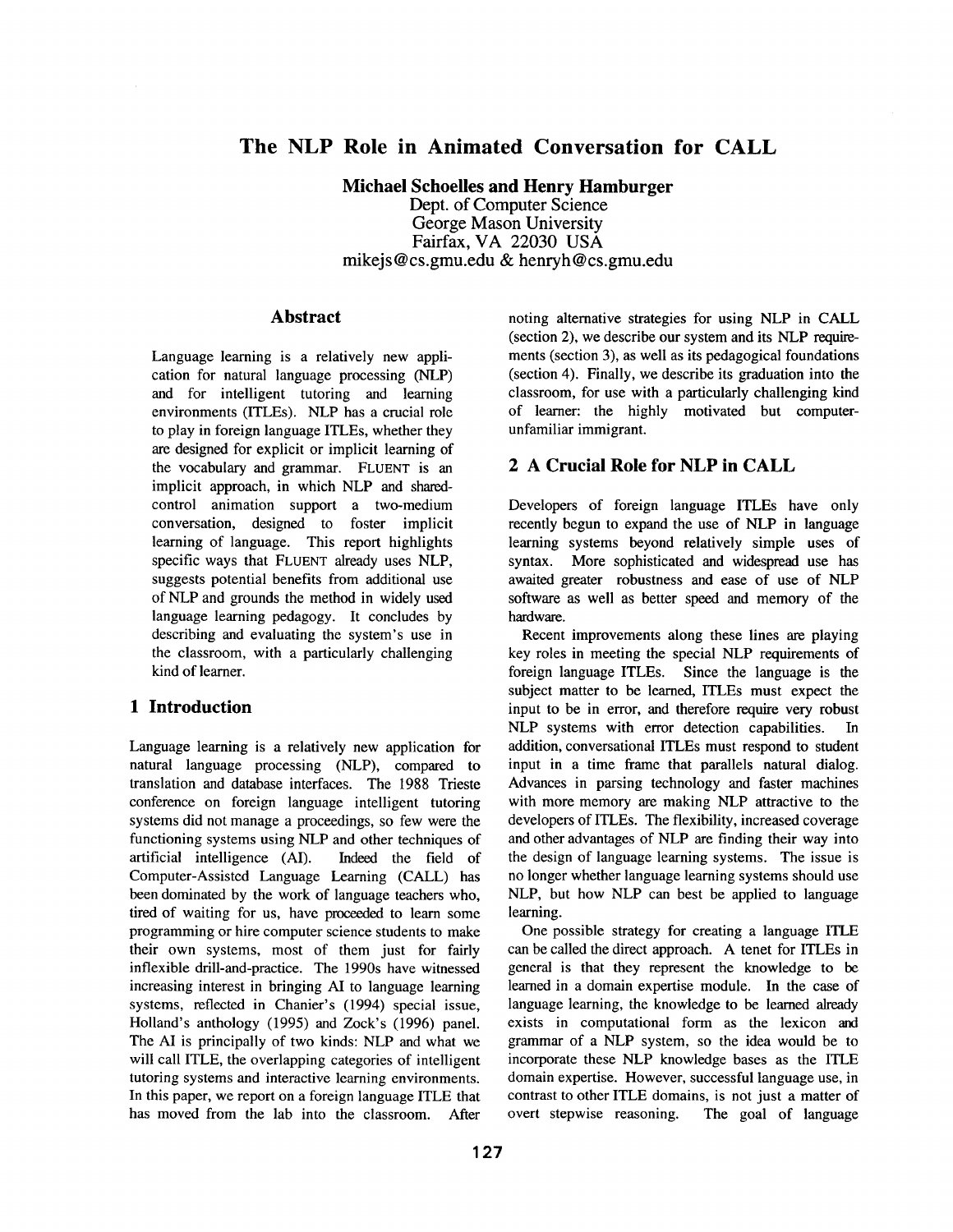learning is not (only) to conjugate verbs or passivize sentences, but to understand and produce meaningful language in context. Even for the limited role of teaching grammar explicitly, a direct approach encounters two obstacles. First, a performance-oriented representation of domain knowledge is typically not structured in a way that is cognitively suitable for learners (Clancey, 1987). Moreover, NLP knowledge bases cannot be used directly in explanation since their representation language is incomprehensible to students (Chanier et al., 1992).

To avoid these pedagogical problems, we turn to an alternative strategy that deploys NLP principally in the ITLE's learning environment, rather than as explicit expertise. This approach is more concerned with the performance of the NLP rather than its competence, ITLEs applying NLP in this manner immerse the student in the language by situating the student in a life-like conversational setting.

Pedagogical motivation for this kind of foreign language learning environment comes from classroom methods like Total Physical Response or TPR (Asher, 1977) and the Natural Approach (Krashen and Terrell, 1983). These techniques require only comprehension at first, as students act out appropriate responses to the teacher's commands. As student actions indicate sufficient progress, constituents of the utterances are recombined to increase the skill at understanding. There are also questions, which TPR students answer by

pointing. In the natural approach, production is included, beginning with questions that take very short answers. There is a gradual progression from yes-no questions to other single-word-answer questions and either-or questions, and then on to phrases and ultimately sentences.

The flexibility, efficiency and error handling of NLP is crucial to implementing the above pedagogy in an ITLE. A system that puts NLP to crucial use in support of these pedagogical considerations is FLUENT, to which we now turn.

#### **3 FLUENT and NLP**

FLUENT uses NLP to converse with the student in the context of a realistic microworld situation. Actions performed by both the student and the system tutor appear as context-dependent animation and cause updates in the underlying representation. The generativity of both the NLP and the animation is crucial to the flexibility of this conversation, allowing it to be steered in pedagogically useful directions, yet also permitting student exploration. The NLP module generates descriptions, commands and questions that may be related to actions that the student carries out graphically with the mouse or may be related to the states of objects in the current situation. The generated language appears as both text and speech. Figure 1 shows FLUENT's Kitchen Microworld.



Figure 1. A FLUENT Microworld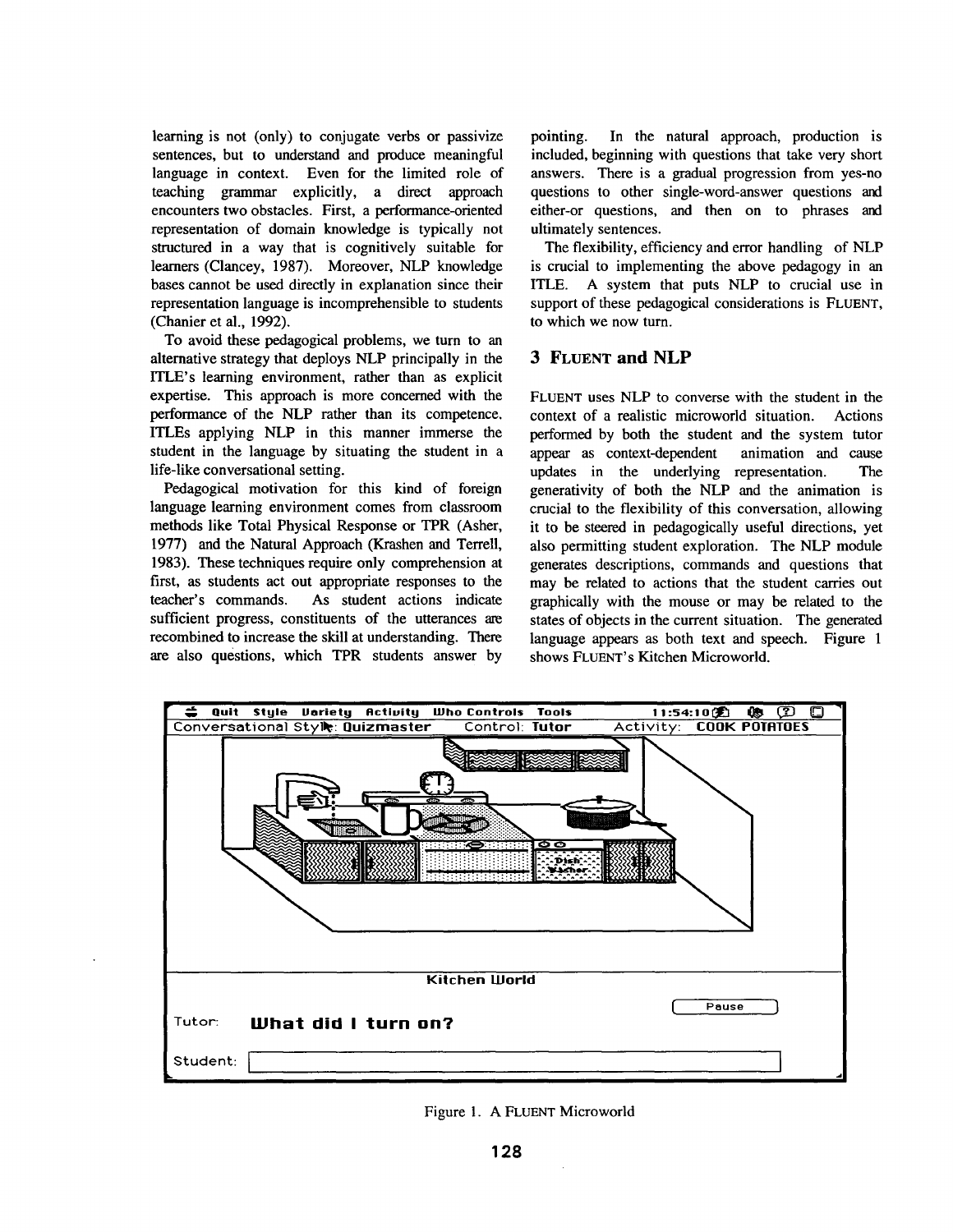

Figure 2. FLUENT Architecture

This section describes first the overall architecture of FLUENT and then turns to the specific NLP components, noting their roles and requirements in the context of FLUENT'S pedagogical goals. Flexibility, extendibility and teacher involvement are achieved in FLUENT through its layered architecture, shown in Figure 2. In this framework, independent processes work on declarative structures that have been acquired by the system through tools that do not demand a knowledge of programming or linguistic theory (Schoelles and Hamburger, 1996). This work shares the interface orientation of Caldwell and Korelsky (1994), but is more abstract and flexible in that userspecifications are independent of, and combinable with, domain plans. On the other hand we do not follow work like Traum and Allen (1994), in pushing toward computation about more and more discourse phenomena

The outer ring of Figure 2 depicts the knowledge acquisition level. It identifies existing tools for building tutorial schemas, language usage structures and the graphics of objects. The tutorial schema tool lets a teacher express pedagogical expertise in the form of lessons. The view tool allows the teacher some degree of control over the language generated by the system. The teacher inputs the language specifications for a lesson by manipulating a graphical user interface. The tools process these specifications to produce instantiated objects for the declarative level.

The knowledge base, in the second ring, consists of:

- Tutorial Schemas structures, created by a teacher using tools, that coordinate the activities, conversational style and conversational variety of FLUENT when the system is in tutoring mode.
- Views structured objects that provide language specifications and constraints to achieve conversational variety, control over the difficulty of input presented to the student, and situational flexibility.
- Lexicon currently 550 words entered in base form, with information for finding inflected forms and with irregular forms are subentries. Contains both subcategorization and theta grids.
- Grammar- context-free productions plus reduction functions that restrict the structure, perform agreement and other checks, build the parse tree and reference the case frame interpreter. See Felshin (1995) for more on the lexicon and grammar.
- Plans and actions rules, expressed in terms of classes of objects, that specify how the tutor organizes activity in the microworld, how the student initiates actions and how the microworld state is altered.
- Microworld a hierarchy of objects with their situational and graphical properties, as well as the associated plans and actions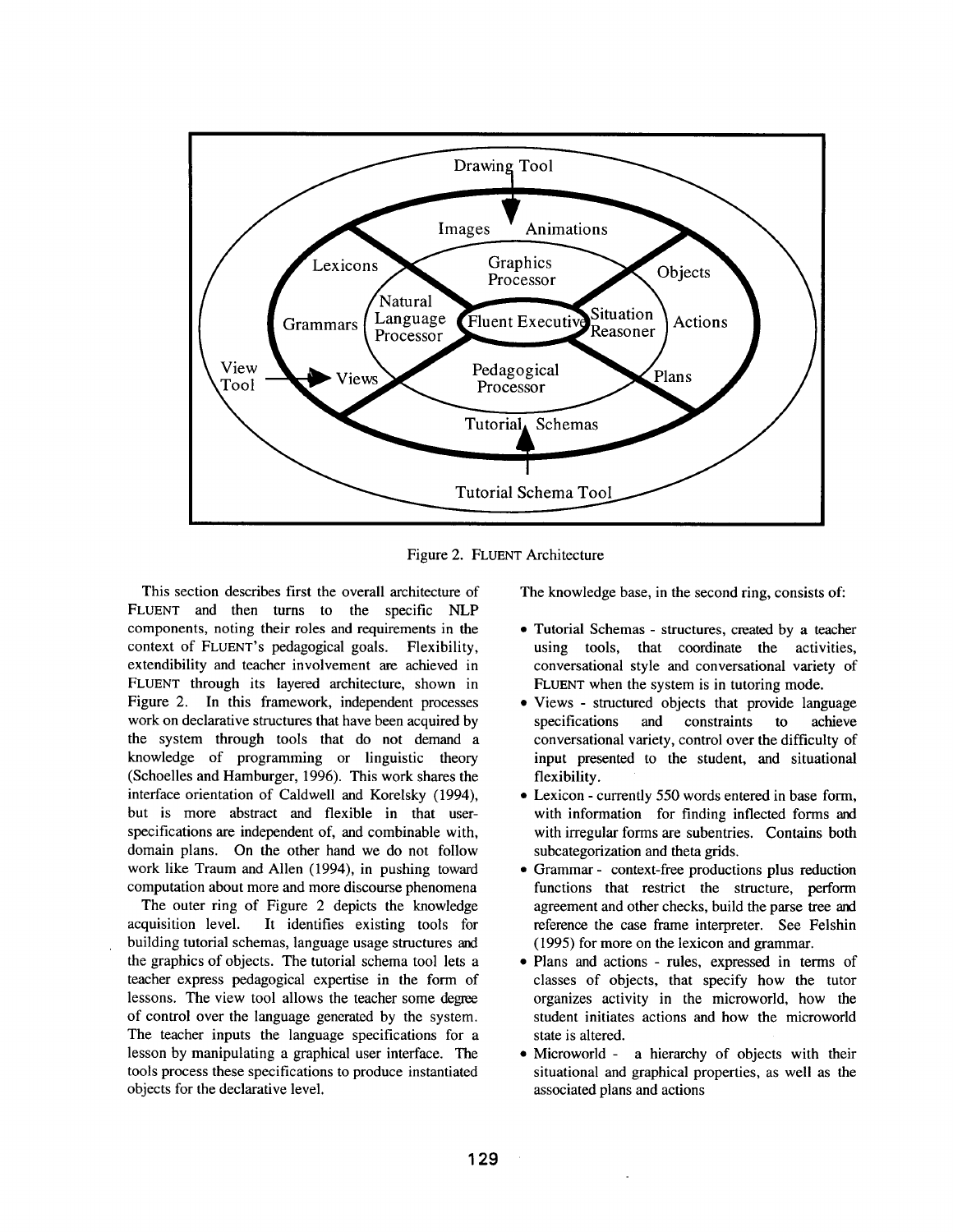The procedural level in the third ring shows the processes that operate on the knowledge base to provide language tutoring or a learning environment. The main processes that achieve these functions are:

- Pedagogical Processing to decide what the tutor will do and say next, by selecting a tutorial schema from the knowledge base and executing it.
- NLP Processing a generative system which interprets language specifications in declarative form. These specifications are derived from the tutorial schema (incorporating views and microworld information) to construct an abstract syntactic structure, which in turn undergoes grammatical and morphological processing to produce a sentence.
- Situation Reasoning a plan executor that instantiates the plan and action rules based on the current situation.
- Microworld Processing maintains object information and performs the graphical actions in the microworld.

The innermost ring represents the system executive which controls the interaction between the student and the system and coordinates the main processes based on this interaction. The student's interaction with the system takes two forms, learning and control. In a learning interaction, the student causes linguistic and graphical events in the microworld. In a control interaction the student can take control of choices about the plans and actions, the conversational style and the degree of linguistic variety. Further details on the operation of FLUENT can be found in Hamburger (1995) and in Schoelles and Hamburger (1996).

The remainder of this section describes the functions of NLP within the FLUENT architecture. We point out their importance in this framework to FLUENT'S pedagogical goals. As seen in Figure 2, NLP is involved in three levels of the architecture: the knowledge acquisition level, the declarative level and the procedural level.

FLUENT, like many other natural language generation systems distinguishes between an early or deep phase that determines content and organization (what to say) and a later or surface phase for lexical content, morphology, and syntactic structure (how to say it). The deep phase is driven by the current tutorial schema, which, as noted earlier, coordinates the activities, conversational style and conversational variety.

A tutorial schema is a list of triples, each consisting of a plan or action, an interaction type and a list of views, as in the example in Figure 3. The resulting conversation depends in part on student responses and some randomized choices, but would be something like:

I am picking up a cup. [Tutor puts cup on table.] The cup is on the table. There is another cup on the sink. What is on the table? [Student: The cup.] Good! Pick up a cup. [Student turns on the water(!)] You did not pick up a cup, but you turned on the faucet. Turn off the faucet. [Student does so.] Great! You turned off the faucet. Pick up a cup...

| <b>Plan/Action</b> | Interaction | View             |
|--------------------|-------------|------------------|
| Pick-up            | Tourguide   | Present-Progresv |
| Put-down           | Tourguide   | (Location        |
|                    |             | Location-other)  |
| None               | Quizmaster  | Wh-on-top        |
| Pick-up            | Commander   | (Command-indef   |
|                    |             | Present-action   |
|                    |             | Command-fail)    |

Figure 3. Part of a Tutorial Schema (Lesson)

A plan groups together subplans and individual actions to achieve a goal. The plans and actions are flexible in that their arguments are variables which can be bound when the schema is created, or at the time of execution. The sequence of plans and actions determines what to talk about by specifying predicates and arguments.

Another component of a tutorial schema is the interaction type. There are three interaction types that can be specified in a tutorial schema. In Tourguide mode, the system performs the actions as well as generating language about the action or state. Commander mode is similar to Tourguide mode, except that for each action in the plan the system tells the student what to do (i.e. gives the student a command), the student then uses the mouse to perform the action command. The system will respond based on whether the student successfully or unsuccessfully carried out the command. In Quizmaster mode, the system performs an action and then asks a question about the action performed. The student responds by typing in an answer (i.e. a noun phrase) which is checked by the system.

How to talk about the predicates and arguments or what type of question to ask is specified in the view. This data structure, whether selected or created using the view tool, becomes part of the tutorial schema and serves as the input to the surface generator. As an example, a portion of the Command-fail view used in Figure 3 is spelled out in Figure 4. It gives rise to the final portion of the conversation example accompanying Figure 3.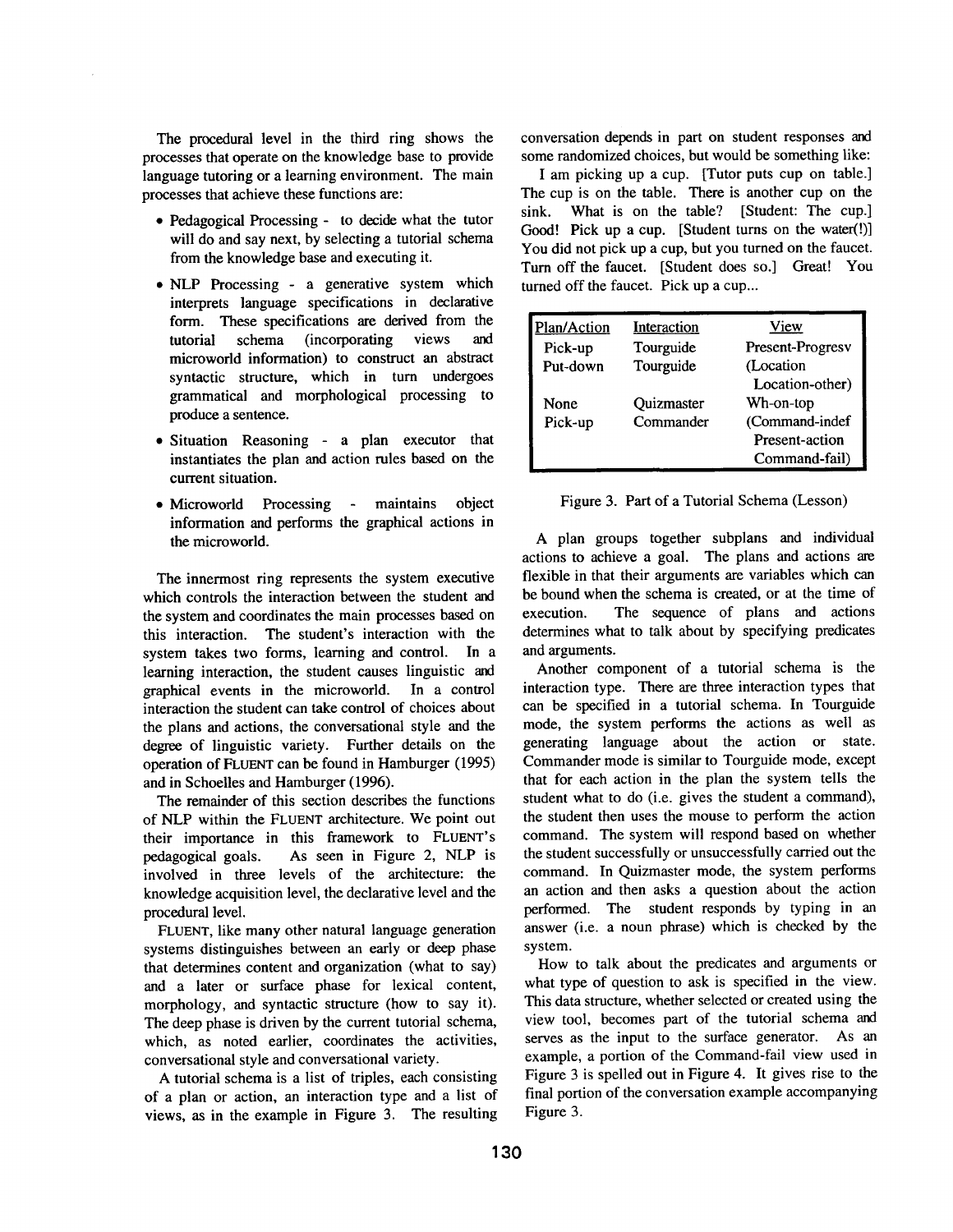| View-Type: Complex    |                       |          |
|-----------------------|-----------------------|----------|
| Relation:             | Contrast              |          |
| Subview-1: View-Type: |                       | Simple   |
|                       | Polarity:             | Negative |
|                       | Subtype:              | Action   |
|                       | Tense:                | Past     |
|                       |                       |          |
|                       | Subview-2: View-Type: | Simple   |
|                       | Polarity:             | Positive |
|                       |                       |          |

Figure 4 - A Specific View

The view is the interface to the syntactic/semantic component. In a tutorial schema, an interaction type and view can by specified for entire plans, actions within a plan, or individual actions. Thus, at each step in the schema, how to talk about the predicate/argument structure can be specified. Views are also specified to handle error conditions. Some of the parameters specified in a view are the tense, aspect, modality, type of question (Wh or Yes/No), minimum or maximum number of arguments, and definiteness of a noun phrase. Views also specify whether to talk about the action itself or the state of the world before or after the action.

Views mediate between the language teaching functions of the system and the NLP component that performs the actual text generation. This component is the NLG system developed for the Athena Project at M.I.T. by Sue Felshin. It is responsible for morphology, syntax, and some semantic functions. It was chosen because it does provide some semantics and a well-defined language independent interface called an Interlingua Structure (ILS). The ILS is a specification of data structures containing syntactic and semantic information. These structures are built by the knowledge module and passed to the NLG. The specific semantic features that this framework provides is an extensive hierarchical system of theta roles.

Generation of linguistic responses by the system translates from the interlingua structure to Case Frame(CF)-structure to D-structure and to S-structure in separate steps. First, focusing chooses how to refer to objects. CF-structure is then built. Next, D-structure is built by applying the parameters of the English to principles of universal grammar. S-structure is produced by applying code transformation to Dstructure. Finally, the S-structure is flattened to produce printable text (Felshin 1995).

A limitation of the Athena framework is the lack of an interface tool to the lexicon. Lexical entries can only be added or changed by editing the source files and recompiling the lexicon. A task that can not be easily performed by a language teacher or exercise designer. Another limitation is that in some instances when variation in surface structure is possible the choice is made randomly thereby diminishing the application's control over the language generated.

# **4 FLUENT Pedagogy and NLP**

Even a flexible, extendible and teacher-accessible system may be of little value unless it is also engaging and beneficial to students. Our initial results, presented in the next section, suggest that it is engaging to the students who have used it. Here we argue that one should expect it to be beneficial as well, in view of its relationship to several pedagogical issues.

Language learning pedagogy is made complex by the great complexity and variety of both languages and learners. It is therefore out of the question to make a universally useful pedagogy-based requirements statement and proceed to the ultimate, correct system design. Our aim in designing FLUENT has thus never been to create a panacea, but we do claim to be developing an important form of language learning interaction. Besides supporting this claim, we also point out the crucial role of NLP in enabling our ambitious approach.

We consider five pedagogical issues. The first is specific to the domain of language: the explicit teaching of language facts versus implicit learning from ordinary conversation about non-language topics. The next two issues - situatedness and error-handling - are of general concern but play out in unique ways in the domain of language. Finally, active learning and the choice of difficulty level are issues that relate to general cognitive considerations and so are relevant for the learning of other domains as well as for language.

The explicitness issue arises from a curious observation: all children succeed at implicit learning of their first language, while many adults fail in attempts to learn a second one. Is it that children spend all day at it, or, lacking a language, are more motivated? Do adults know too much, including another language, or have they lost some language capacity in maturation? Or are they just not properly taught? If it's the teaching, can we adapt the child's immersion experience to adults, taking care to make the situation simple and clear at all times as we do with toddlers?

Success with immersion is not confined to firstlanguage learning. Many an adult who has experienced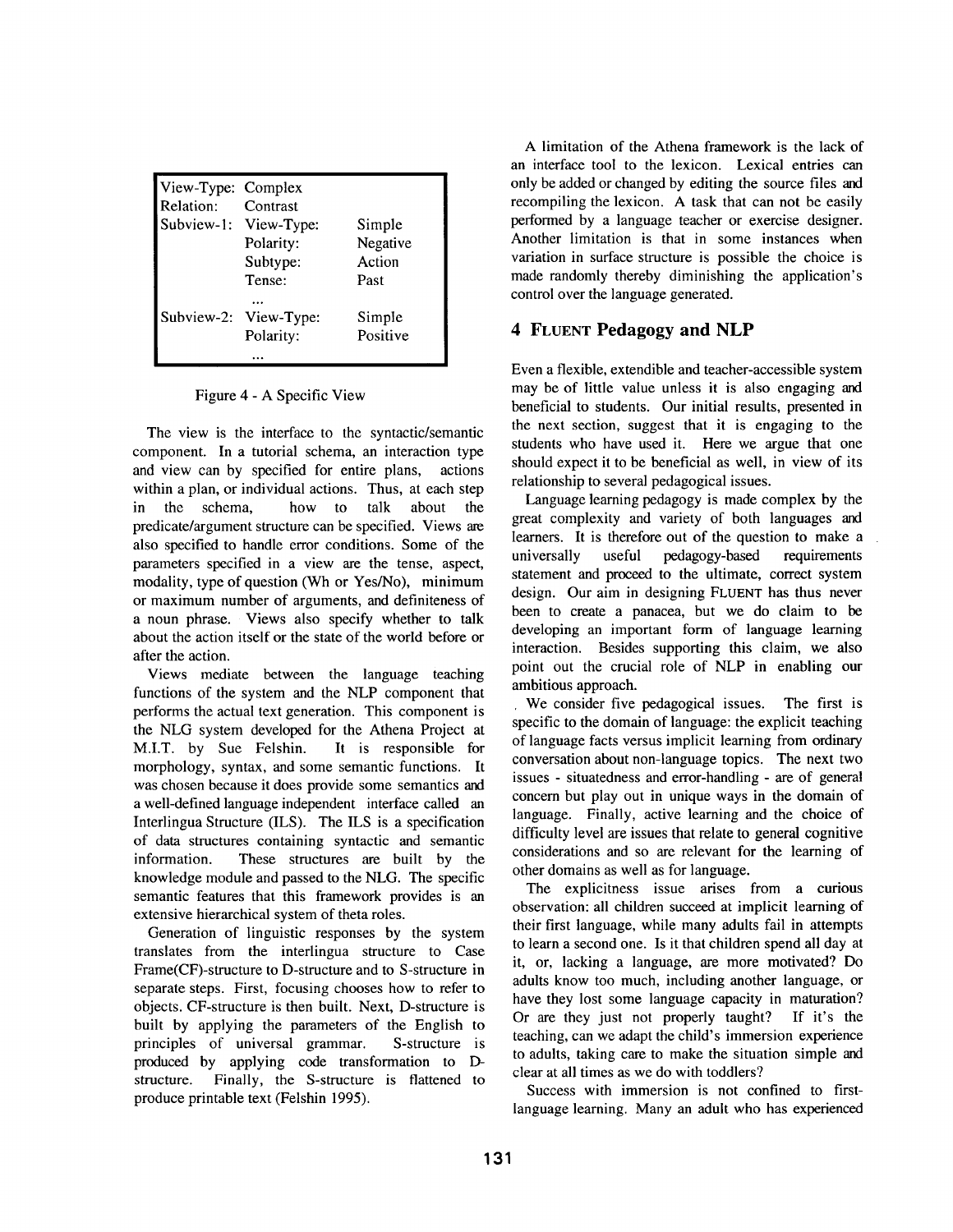second-language immersion will testify to its benefits, and Krashen reports classroom benefits with his method. FLUENT provides a conversational setting where a linguistic fact is not presented explicitly but rather can be indirectly acquired by the student through exposure to it in a meaningful context. To learn to communicate, one must sooner or later practice doing so, and FLUENT permits practice in an ongoing and completely understandable situation.

NLP plays the crucial role of providing the variability required by the conversation. Even fairly simple microworlds lead to a combinatorial explosion of possible events and situations, along with a combinatorial explosion of sentences that must occur in appropriate circumstances.

Next, consider the pedagogical proposal that situating a realistic activity in an authentic environment can promote learning both cognitively and motivationally. Without pursuing this issue in general, we note that it has a special significance for language, because the choice of a linguistic construct often hinges on aspects of the current situation, including the conversation itself. These pragmatic and discourse phenomena can be made to arise in FLUENT, since it conducts conversation in an ongoing situation. The resulting practice on these aspects of language can lead to the kind of implicit learning described above.

An example of a situation-based aspect of language that FLUENT presents to students is that the choice of a definite article may depend on there being only one object of some type. Another is that different verb forms are used in descriptions that occur during versus after the action described. An example that relates to the conversation itself, as opposed to the situation, is that the discourse center is a prime contender for pronominal referent. Another is the correlation of imperative, interrogative and declarative forms with the type of conversational interaction.

Pragmatics and discourse are very difficult for NLP. Although FLUENT does not engage in sophisticated NLP-style discourse reasoning, its tutorial schema tool and view tool make it easy for us or a teacher to prescribe the right discourse results without losing computational flexibility at the semantic and syntactic levels.

A third pedagogical issue is the handling of syntactic and semantic errors made by the student. This issue is also related to the explicitness issue. For people and systems that teach linguistic form explicitly, error explanations are paramount. In the communicative approach, errors are tolerated in order to achieve the primary goal of communication. It is argued that explanations are often not well understood and in any case disrupt communication.

A fully communicative system needs robust NLP on the language input side to make some sense of what the student is trying to communicate even in the presence of errors. We have had very positive response from teachers to a different use of NLP, on the generation side. In FLUENT, a misconception on the student's part is often indicated by an incorrect action performed by the student in relation to a command given by the system. In such a case, the system can (if the teacher has so specified) comment on the contrast between the instruction and the actual student action. To do so requires a two-clause sentence, of the form "I asked you to <do[present] action-x>, but you <do[past] actiony>." Generating such responses is clearly a job for NLP. Before getting back to a repeat of the original command, the NLP module generates an instruction to perform an action to undo the original erroneous action.

A fourth pedagogical issue is active versus passive learning. Active involvement by the student has proven successful in many domains. For language learning in particular, TPR and the natural approach (see section 2) let students respond to a human teacher both via language, in the case of questions, and with actions, for commands. In the computational realm, ITLEs use problem-solving environments to afford students the opportunity to act. In its tutorial mode, FLUENT is an 1TLE for TPR. Beyond that, in its student mode (and student-driven aspects of tutorial mode too) the student can actively participate by initiating and controlling actions though the mouse.

The NLP component can express these student actions as verbs. The benefit of a NLP approach over a direct mapping between mouse actions and stored text, or even templates with fillers, is that a wider coverage of language can be achieved in an efficient manner. For example, a click on a graphical object could represent the action of picking up that object. To express this in past tense versus present tense only requires a change of a single parameter to the NLP module, whereas with a direct mapping two separate sentences must be stored. Clicking on a different object for a NLP based system again requires only the changing of a single parameter. Moreover, the same object can be described in terms of different properties at various times, according to the situation and discourse. The combinatorial nature of this design clearly permits the system to expose the student to a greater variety of language than would be practical for a non-NLP system.

Finally, a NLP component provides the flexibility to give the student material at the right level of difficulty. In FLUENT, simply by varying a parameter the system can generate a command, a declarative statement or a question. Commands require understanding, but questions are more demanding, in that they require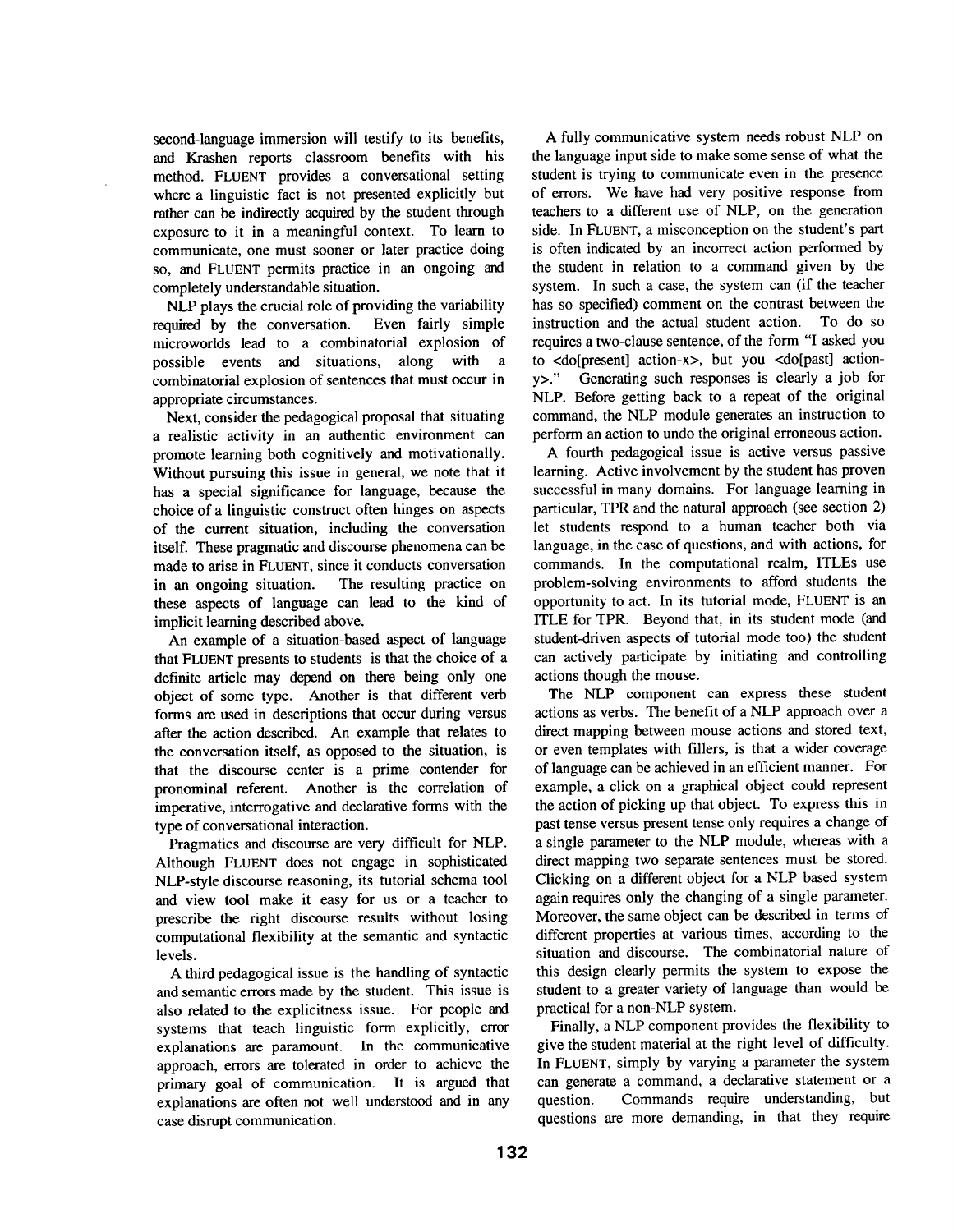language output from the student as well. Another way to vary difficulty involves verbs with optional arguments. Use of NLP lets us choose whether a sentence is to contain all the arguments that a verb can subcategorize for or only the required ones. Again this is done by changing a single parameter input to the NLP module.

### **5 FLUENT in the ESL Classroom**

FLUENT is currently being evaluated in an English as a Second Language (ESL) environment. The Arlington Education and Employment Program is using FLUENT in its language laboratory. The students in this program are non-English speaking adults. The evaluation results reported in this paper are from two groups of students at level 2 of the program, with limited English and little or no exposure to computerbased systems. What exposure they have had has been with text-based systems mainly for vocabulary. FLUENT is their first exposure to an interactive conversational language learning system. The first group of 14 students generally worked in groups of two or three in a cooperative effort. In the second group, students worked individually. This time, students were so engrossed that they were allowed to work longer, so there was time for only six of them. The most difficult aspect of the interface for the students to master was the use of the mouse. However, the students who used the system a second or third time showed increased proficiency with the mouse.

The evaluation procedure required each student to complete three lessons that had been prepared using the tutorial schema tool, with the advice of their teacher. This was followed by approximately 5 minutes in Movecaster mode to explore other facets of the microworld. All three lessons used the same plan, but progressively harder interaction types: first Tourguide, then Commander, and finally Quizmaster. In Commander mode, a student who did y when told to do x was told, in effect, "You did not do x. Undo y." In Quizmaster, each WH-question required a noun phrase. If the student's answer was not correct, the system displayed a dialog box with a list of possible answers. The student was then to click on the correct choice. If the student made another error at this point - something that happened only once - the system displayed the correct answer.

The students were asked to complete the questionnaire shown in Figure 5. The results are shown in Figure 6. Ten of the 14 students in the first group and all of the second group responded.

| 1. How well did you like it? It was     |  |  |
|-----------------------------------------|--|--|
| $\_\$ VERY GOOD $\_\$ GOOD $\_\$ POOR   |  |  |
| 2. How good was it for learning? It was |  |  |
| _VERY GOOD _GOOD _POOR                  |  |  |
| 3. Was it too hard? Was it too easy?    |  |  |
| _TOO HARD __GOOD __TOO EASY             |  |  |
| 4. Was the voice OK? __YES __NO         |  |  |
| 5. Do you want to say more?             |  |  |

Figure 5. The questionnaire

| 1. 5 VERY GOOD 5 GOOD 0 POOR<br>2. 5 VERY GOOD 5 GOOD 0 POOR<br>3. 1 TOO HARD 9 GOOD 0 TOO EASY<br>4. 8 YES 1 NO 1 <no response=""></no> |
|------------------------------------------------------------------------------------------------------------------------------------------|
|                                                                                                                                          |
|                                                                                                                                          |
|                                                                                                                                          |
|                                                                                                                                          |

Figure 6a. Questionnaire Results - Group 1

| 1. 6 VERY GOOD 0 GOOD 0 POOR<br>2. 5 VERY GOOD 1 GOOD 0 POOR<br>3. 1 TOO HARD 4 GOOD 1 TOO EASY<br>4. 6 YES 0 NO 0 <no response=""></no> |
|------------------------------------------------------------------------------------------------------------------------------------------|
|                                                                                                                                          |
|                                                                                                                                          |
|                                                                                                                                          |

Figure 6b. Questionnaire Results - Group 2

Observations made during the sessions point to some strong points. The verbal protocol shows that the students liked the positive responses in Commander mode. When the student successfully completes the action, the system responds with a positive comment such as "Great, you picked up the cup." or "Good, you turned on the faucet." The students also liked being able to pick the correct answer in Quizmaster mode. They often knew the answer but didn't know how to spell it. When they were able to choose the answer they often carefully noted the spelling and were able to spell the word correctly the next time.

Observations made during the first session indicated some weak points. These led us to make changes which apparently led to an even better response in the second session. Several students were frustrated in the first session when the system was doing the action and generating language, because the sequence of actions was occurring too rapidly for them to understand the utterances. They would be concentrating on what was said and their train of thought would be broken when the sentence was overwritten with the text of the next action. This was corrected for the second group by providing a button that allowed the student to advance the system to the next action.

Another annoyance for the student was when a response was given that was correct but not exactly